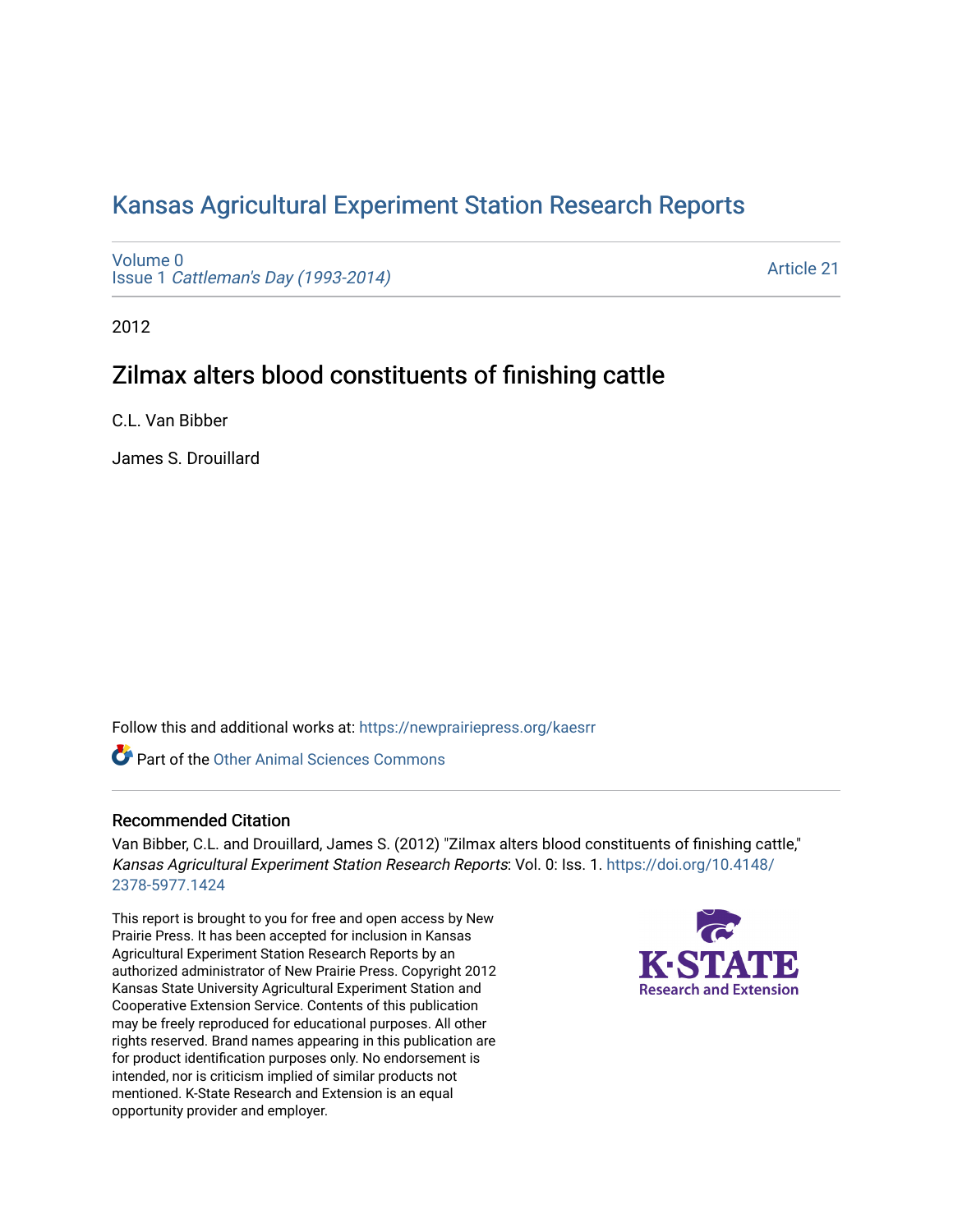# Zilmax alters blood constituents of finishing cattle

### **Abstract**

The purpose of this experiment was to determine the effects of Zilmax (Merck Animal Health, Summit, NJ) on changes in blood metabolites. Zilmax is a feed additive designed to improve production efficiency in cattle when fed during the last phase at the feedlot. Zilmax works by redirecting the energy use in the body to form more lean muscle at the expense of fat deposition. The blood metabolites measured in our experiment were glucose and lactate, which are the energy sources for various body functions including muscle growth. Plasma urea nitrogen was measured as an indicator of protein catabolism. Non-esterified fatty acids also were measured as they were released into the bloodstream with the breakdown of adipose tissue.

### Keywords

Cattlemen's Day, 2012; Kansas Agricultural Experiment Station contribution; no. 12-231-S; Report of progress (Kansas State University. Agricultural Experiment Station and Cooperative Extension Service); 1065; Beef Cattle Research, 2012 is known as Cattlemen's Day, 2012; Beef; Zilmax; Finishing cattle; Blood

### Creative Commons License



This work is licensed under a [Creative Commons Attribution 4.0 License](https://creativecommons.org/licenses/by/4.0/).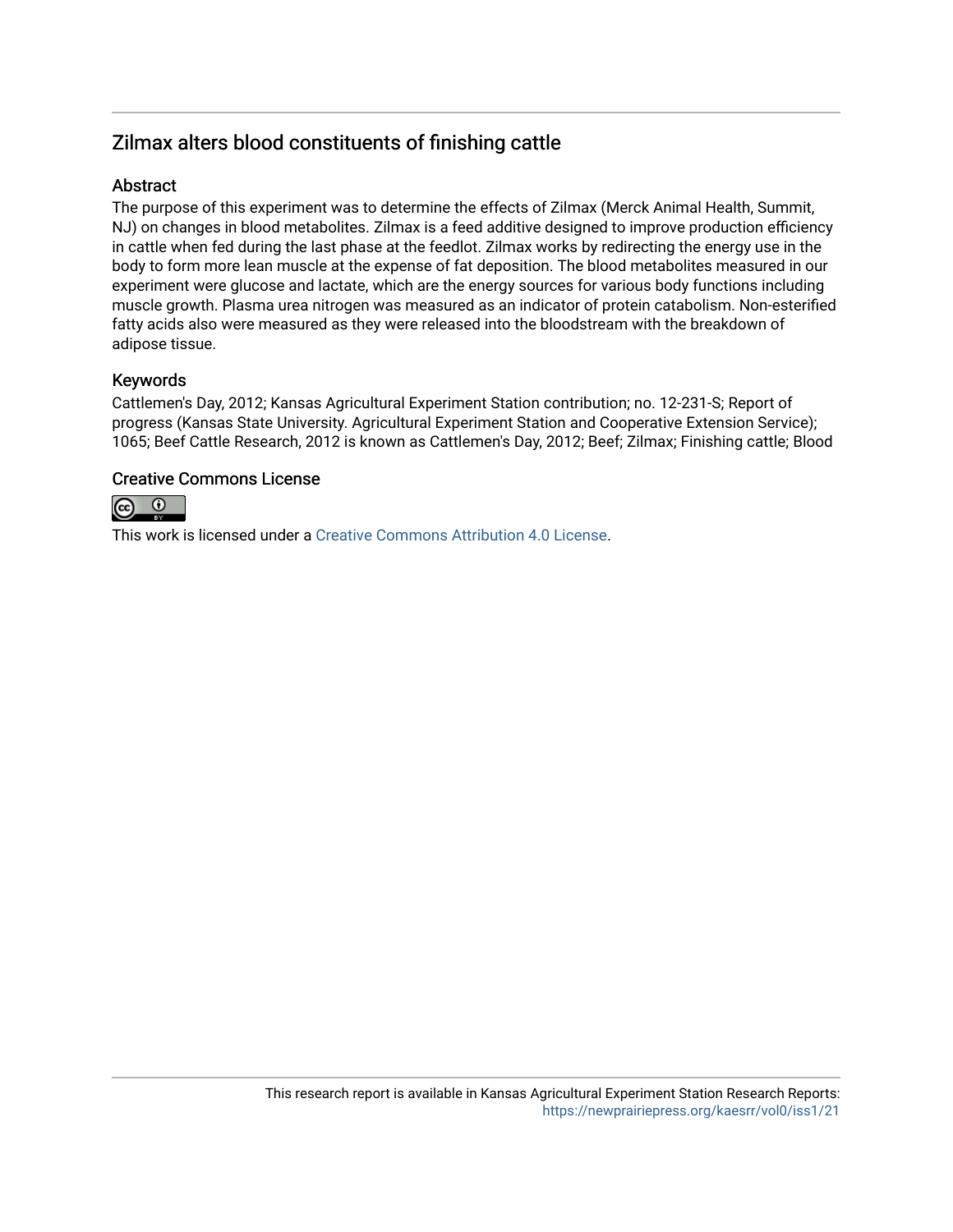# Zilmax Alters Blood Constituents of Finishing Cattle

# *C.L. Van Bibber and J.S. Drouillard*

### Introduction

The purpose of this experiment was to determine the effects of Zilmax (Merck Animal Health, Summit, NJ) on changes in blood metabolites. Zilmax is a feed additive designed to improve production efficiency in cattle when fed during the last phase at the feedlot. Zilmax works by redirecting the energy use in the body to form more lean muscle at the expense of fat deposition. The blood metabolites measured in our experiment were glucose and lactate, which are the energy sources for various body functions including muscle growth. Plasma urea nitrogen was measured as an indicator of protein catabolism. Non-esterified fatty acids also were measured as they were released into the bloodstream with the breakdown of adipose tissue.

## Experimental Procedures

Treatments consisted of diets with and without Zilmax administered for 23 days prior to harvest with a 3-day withdrawal period. Steers ( $n = 18$ ) were stratified by initial body weight and randomly assigned, within strata, to the 2 treatment groups. Cattle were then allotted to individual, partially covered feeding pens equipped with concrete floors, fence line feed bunks, and automatic water fountains. Steers were identified with ear tags displaying a number unique to each study animal.

Feed intakes were monitored daily, and unconsumed feed was removed from the bunk, weighed, and dried at weekly intervals or as needed to determine actual feed intake. Body weights were captured for each steer at 7-day intervals and again on the day of harvest. Blood was drawn from each steer via jugular venipuncture prior to feeding on days 0, 7, 14, and 21. A small amount of whole blood was used to determine concentrations of glucose and lactate, and the remaining sample was centrifuged immediately to recover plasma. Plasma was stored in microcentrifuge tubes and subsequently analyzed to determine concentrations of plasma urea nitrogen, non-esterified fatty acids, glucose, and lactate.

At the end of the finishing phase, cattle were weighed, loaded onto a truck, and transported to a commercial abattoir in Holcomb, KS. Harvest data were collected, including incidence and severity of liver abscesses; carcass weight; USDA yield grade; USDA quality grade; marbling score; 12th-rib fat thickness; loin-eye area; percentage kidney, pelvic, and heart fat; and incidence and severity of dark cutting beef.

## Results and Discussion

Feeding Zilmax decreased dry matter intake by 8% (*P* < 0.10) but did not affect live weight gain or efficiency (*P* > 0.10; Table 1). Feeding Zilmax resulted in greater carcass weights, increased dressing percentage, and greater ribeye area (*P* < 0.10; Table 2). Zilmax numerically decreased marbling score and yield grade but did not influence other carcass traits (*P* > 0.10). Zilmax decreased glucose as well as plasma urea nitrogen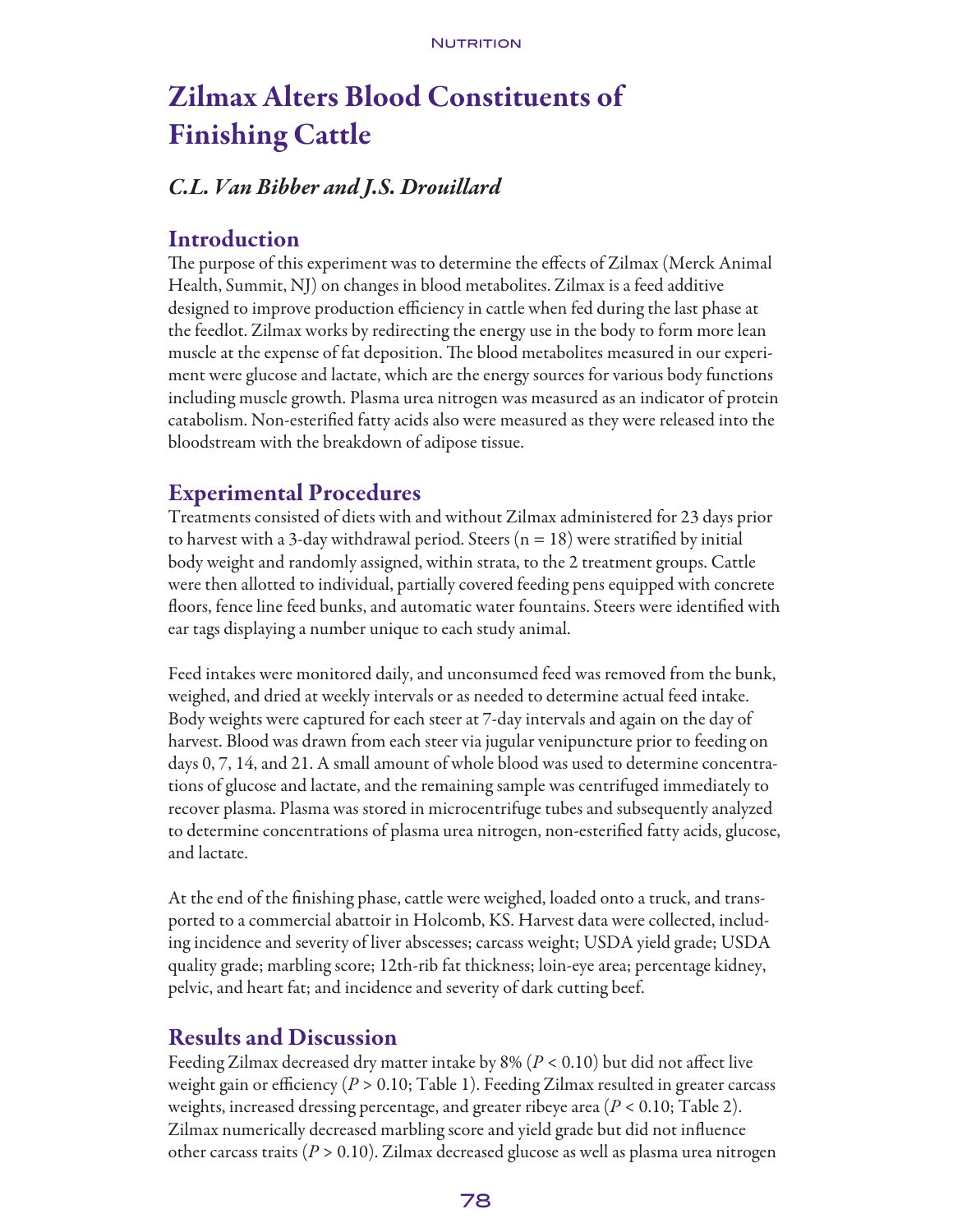#### **NUTRITION**

concentrations (*P* < 0.10) in whole blood (Table 3). A Zilmax × day interaction also was observed (*P* < 0.10) for plasma urea nitrogen. Plasma concentrations of lactate, non-esterified fatty acids, and beta hydroxyl butyrate were unaffected (*P* > 0.10) by addition of Zilmax to the diet.

### Implications

Zilmax decreased circulating concentrations of plasma urea nitrogen, suggesting that protein catabolism was at least partially inhibited.

| Table 1. Petulot performance of secels fed thets with of without Zhinax |              |        |            |            |  |  |  |  |
|-------------------------------------------------------------------------|--------------|--------|------------|------------|--|--|--|--|
| Item                                                                    | Control      | Zilmax | <b>SEM</b> | $P$ -value |  |  |  |  |
| Dry matter intake, lb                                                   | 26.12        | 24.12  | 1.01       | 0.02       |  |  |  |  |
| Average daily gain, lb                                                  | 4.22<br>4.21 |        | 0.75       | 0.99       |  |  |  |  |
| Gain:feed                                                               | 6.19         | 5.73   | 1.12       | 0.78       |  |  |  |  |
| Initial body weight, lb                                                 | 1407         | 1411   | 27.98      | 0.21       |  |  |  |  |
| Final body weight, lb                                                   | 1510         | 1517   | 31.61      | 0.72       |  |  |  |  |

Table 1. Feedlot performance of steers fed diets with or without Zilmax

| Item                             | Control  | Zilmax   | <b>SEM</b> | $P$ -value |  |
|----------------------------------|----------|----------|------------|------------|--|
| Hot carcass weight, lb           | 915      | 946      | 19.80      | 0.02       |  |
| Dressed yield, %                 | 63.1     | 65.0     |            | 0.08       |  |
| Liver abscesses, %               | $\theta$ | $\Omega$ |            |            |  |
| Average yield grade              | 2.63     | 2.00     | 0.26       |            |  |
| Marbling score <sup>a</sup>      | 408      | 378      | 28.53      | 0.47       |  |
| Prime, %                         | $\theta$ | $\Omega$ |            |            |  |
| Premium Choice, %                | $\theta$ | $\Omega$ |            |            |  |
| Choice, %                        | 26.1     | 44.4     | 17.59      | 0.44       |  |
| Select, %                        | 73.9     | 55.6     | 17.59      | 0.44       |  |
| 12th-rib fat depth, in.          | 0.36     | 0.33     | 0.04       | 0.63       |  |
| Kidney, pelvic, and heart fat, % | 2.062    | 2.056    | 0.17       | 0.98       |  |
| Ribeye area, in. <sup>2</sup>    | 13.7     | 15.4     | 0.55       | 0.07       |  |

Table 2. Carcass characteristics of steers fed diets with or without Zilmax

a Marbling scores were obtained by a USDA certified grader; slight = 300–399, small = 400–499,  $modest = 500 - 599.$